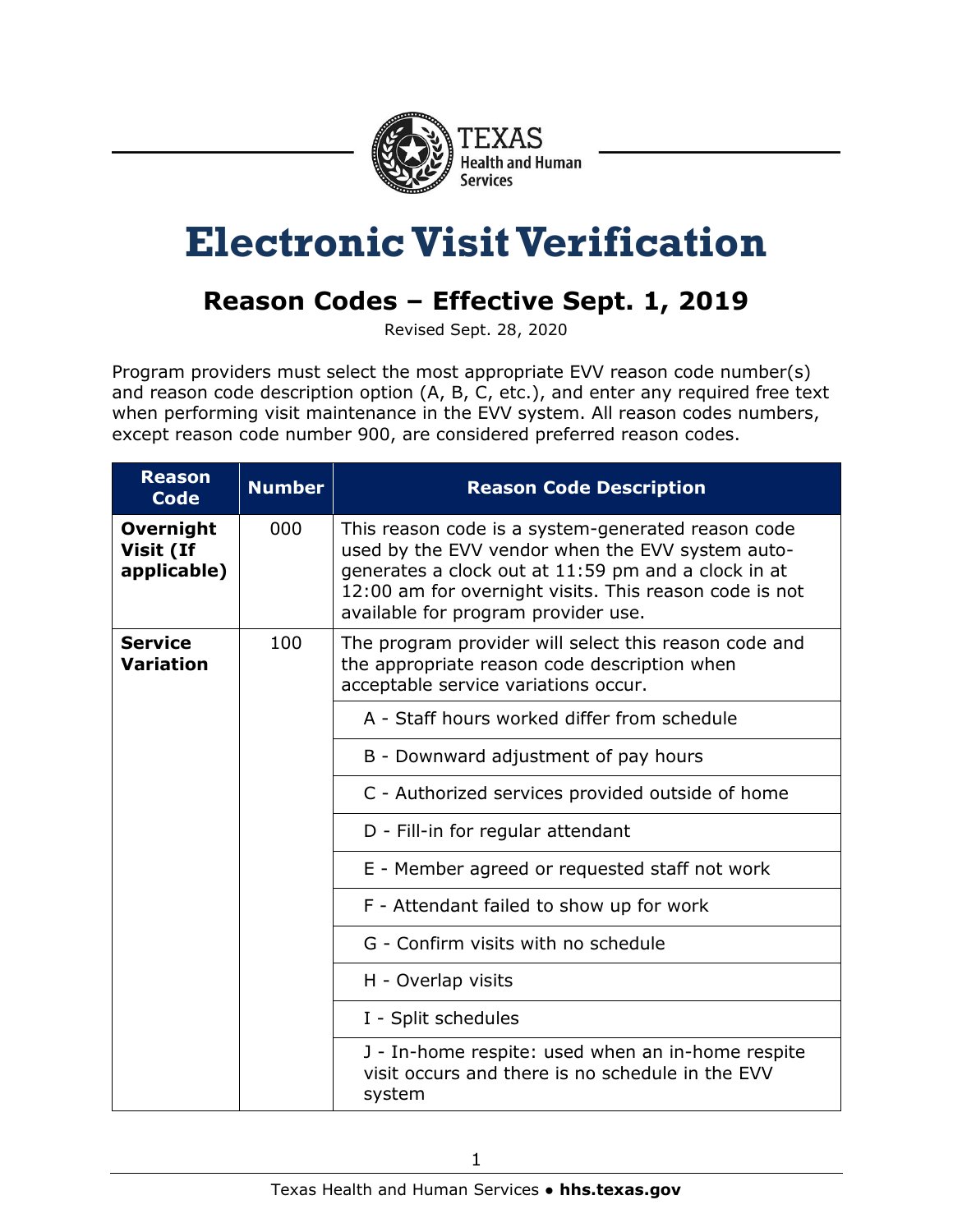| <b>Reason</b><br><b>Code</b>        | <b>Number</b> | <b>Reason Code Description</b>                                                                                                                                                                           |
|-------------------------------------|---------------|----------------------------------------------------------------------------------------------------------------------------------------------------------------------------------------------------------|
|                                     |               | Free text is required: The program provider must<br>document any missing actual clock in or clock out<br>time not electronically captured by the EVV<br>system.                                          |
| <b>Disaster</b>                     | 130           | The program provider will select this reason code and<br>the appropriate reason code description when all or part<br>of the scheduled services were unable to be delivered<br>due to a natural disaster. |
|                                     |               | A - Flood                                                                                                                                                                                                |
|                                     |               | B - Hurricane                                                                                                                                                                                            |
|                                     |               | C - Ice/snow storm                                                                                                                                                                                       |
|                                     |               | D - Tornado                                                                                                                                                                                              |
|                                     |               | E - Wildfire                                                                                                                                                                                             |
|                                     |               | F - Public Health Disaster                                                                                                                                                                               |
|                                     |               | Free text is required: The program provider must<br>document any missing actual clock in or clock out<br>time not electronically captured by the EVV<br>system.                                          |
| <b>Emergency</b>                    | 131           | The program provider will select this reason code when<br>all or part of the scheduled services were unable to be<br>delivered due to an emergency with the member.                                      |
|                                     |               | Free text is required: The program provider must<br>document any missing actual clock in or clock out<br>time not electronically captured by the EVV<br>system.                                          |
| <b>Alternative</b><br><b>Device</b> | 200           | The program provider will select this reason code and<br>the appropriate reason code description when an<br>assigned alternative device could not be used to clock in<br>and/or clock out.               |
|                                     |               | A - Alt device ordered                                                                                                                                                                                   |
|                                     |               | B - Alt device pending placement                                                                                                                                                                         |
|                                     |               | C - Alt device missing                                                                                                                                                                                   |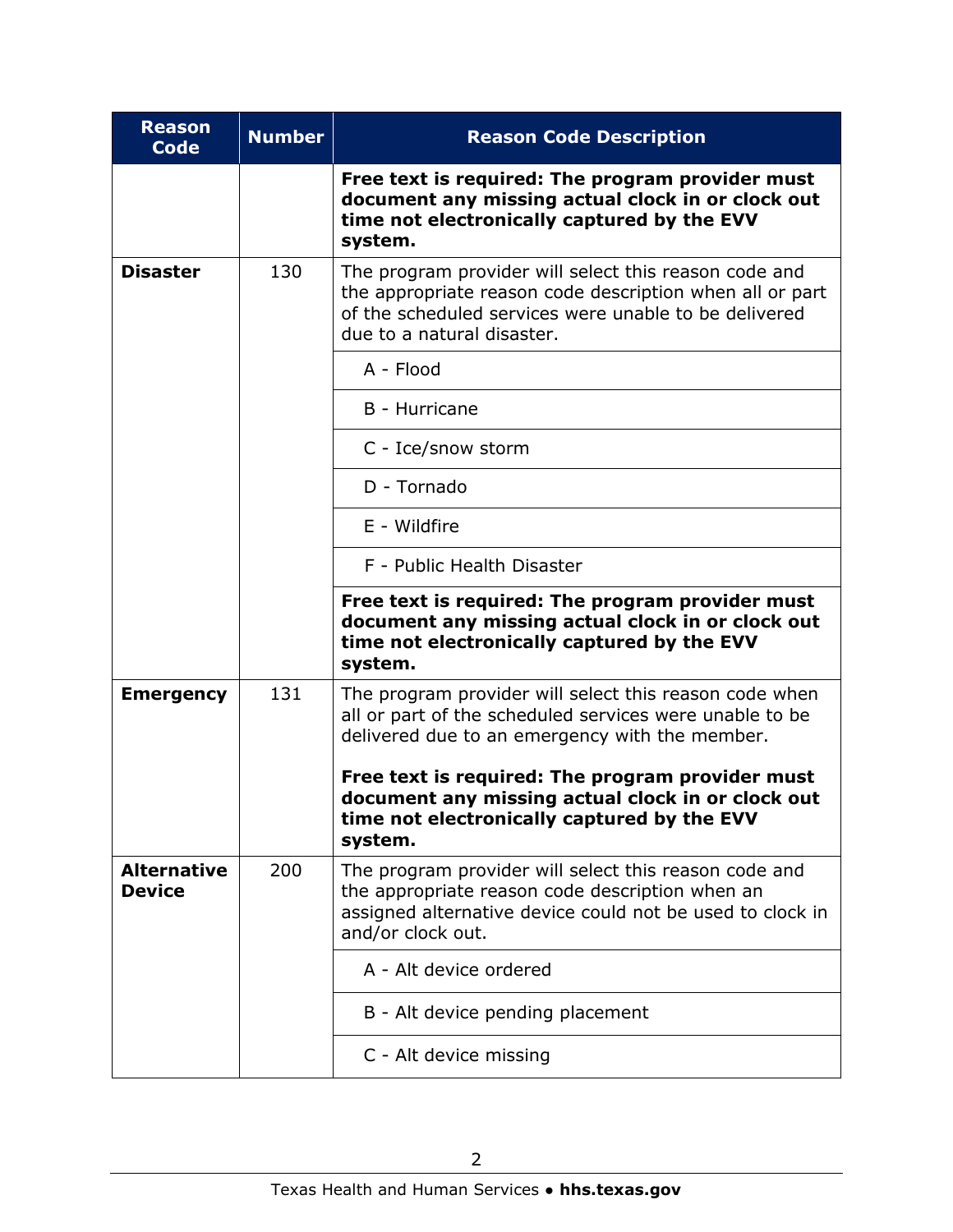| <b>Reason</b><br><b>Code</b>      | <b>Number</b> | <b>Reason Code Description</b>                                                                                                                                                                       |
|-----------------------------------|---------------|------------------------------------------------------------------------------------------------------------------------------------------------------------------------------------------------------|
|                                   |               | Free text is required: The program provider must<br>document any missing actual clock in or clock out<br>time not electronically captured by the EVV<br>system.                                      |
| <b>Mobile</b><br><b>Device</b>    | 201           | The program provider will select this reason code and<br>the appropriate reason code description when an<br>assigned mobile device could not be used to clock in<br>and/or clock out.                |
|                                   |               | A - Mobile device ordered                                                                                                                                                                            |
|                                   |               | B - Mobile device pending placement                                                                                                                                                                  |
|                                   |               | C - Mobile device missing                                                                                                                                                                            |
|                                   |               | Free text is required: The program provider must<br>document any missing actual clock in or clock out<br>time not electronically captured by the EVV<br>system.                                      |
| <b>Technical</b><br><b>Issues</b> | 300           | The program provider will select this reason code and<br>the appropriate reason code description when technical<br>issues prevented staff from clocking in and/or clocking<br>out of the EVV system. |
|                                   |               | A - Phone lines not working                                                                                                                                                                          |
|                                   |               | B - Malfunctioning alternative device                                                                                                                                                                |
|                                   |               | C - Incorrect alternative device value                                                                                                                                                               |
|                                   |               | D - Incorrect employee ID entered                                                                                                                                                                    |
|                                   |               | E - Incorrect member EVV ID entered                                                                                                                                                                  |
|                                   |               | F - Malfunctioning mobile device/application                                                                                                                                                         |
|                                   |               | G - Multiple calls for one visit                                                                                                                                                                     |
|                                   |               | H - Reversal of call in/out time                                                                                                                                                                     |
|                                   |               | Free text is required: The program provider must<br>document any missing actual clock in or clock out<br>time not electronically captured by the EVV<br>system.                                      |